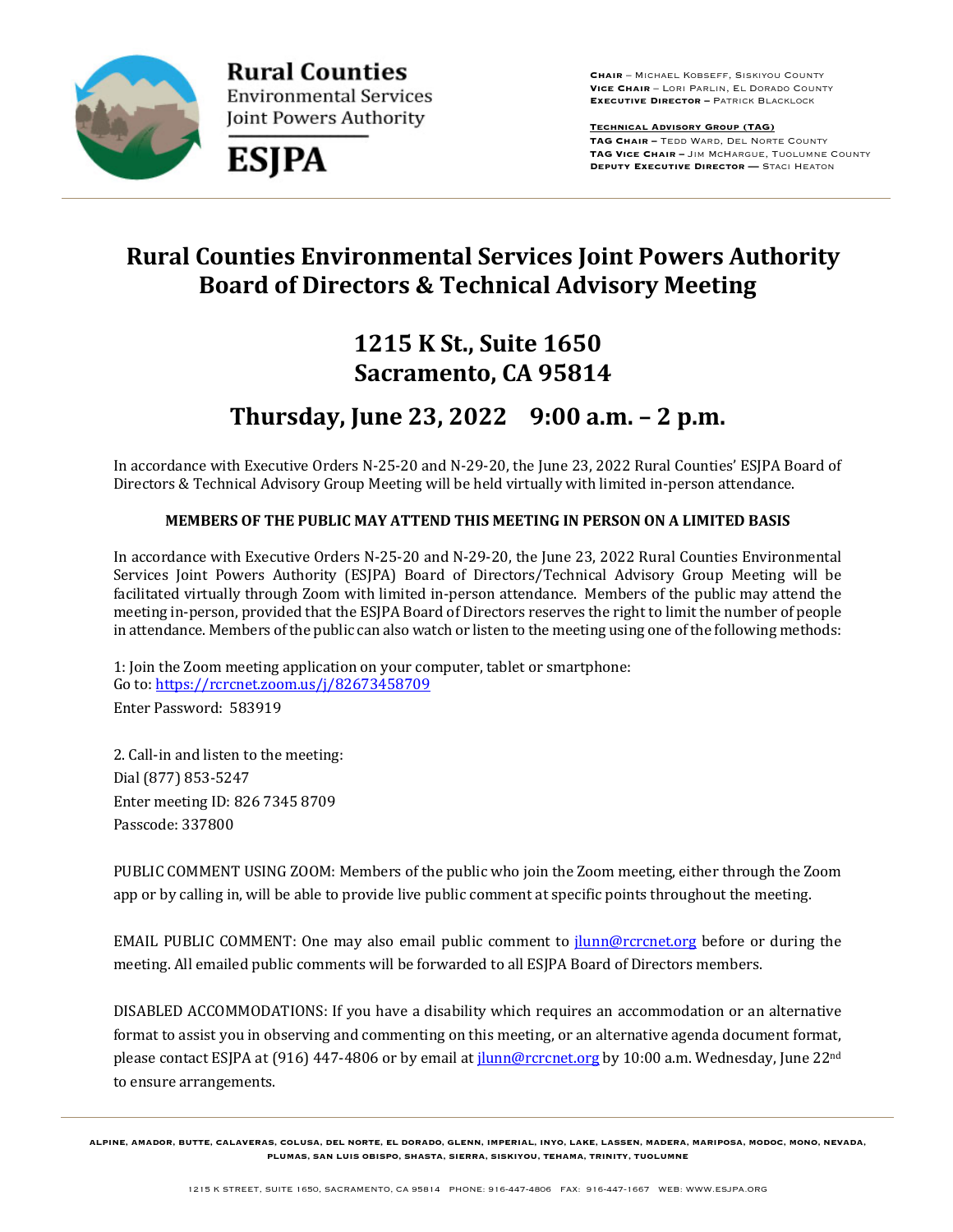*Only* those items that indicate a specific time will be heard at the assigned time. All other items *may* be taken out of sequence to accommodate the Board, the staff, and the general public. *Indicated time allocations are for planning purposes only and actual times will vary from those indicated.*

#### **I.** Call to Order, Self-Introductions, and Determination of Quorum

A. Overview of In-Person/Virtual Hybrid Meeting Procedures/Introduction of New Staff - Staci Heaton, ESJPA Deputy Executive Director

#### **II. Business Matters**

Discussion and possible action related to the following:

- A. Consent Calendar Supervisor Michael Kobseff, ESJPA Chair (ACTION)
	- ESJPA Resolution No. 2022-03: Authorizing Remote and Hybrid Teleconference Meetings of the ESJPA Board of Directors Pursuant to Assembly Bill 361
	- Approval of Minutes from the Meeting of March 10, 2022
- B. Approval of ESJPA Resolution No. 2022-04: Resolution to Amend the Joint Exercise of Powers Agreement to Reflect the Addition of Solano County to the Rural Counties' Environmental Services Joint Powers Authority (ACTION)- Chair Kobseff
- C. ESJPA Draft Business Plan Staci Heaton and Carolyn Jhajj, RCRC Communications Director
- D. ESJPA 2021 Audited Financial Statements (ACTION) Milena DiMelo, RCRC Controller

#### **III. Public Comment**

Any person may address the Board on any matter relevant to the Authority's business, but not otherwise on the agenda.

#### **IV. Presentations**

- A. Introduction to EcoMister Technologies David Jevons, Business Developer, EcoMister
- B. Garbage Talk: The Lighter Side of Landfill Operations "Satisfaction Guaranteed or Double-Your Trash Back" – Eric Miller, Manager, Waste Management Division, Butte County Public Works
- C. Statewide Commission on Recycling Markets and Curbside Recycling Update Tedd Ward, Del Norte Solid Waste Management Agency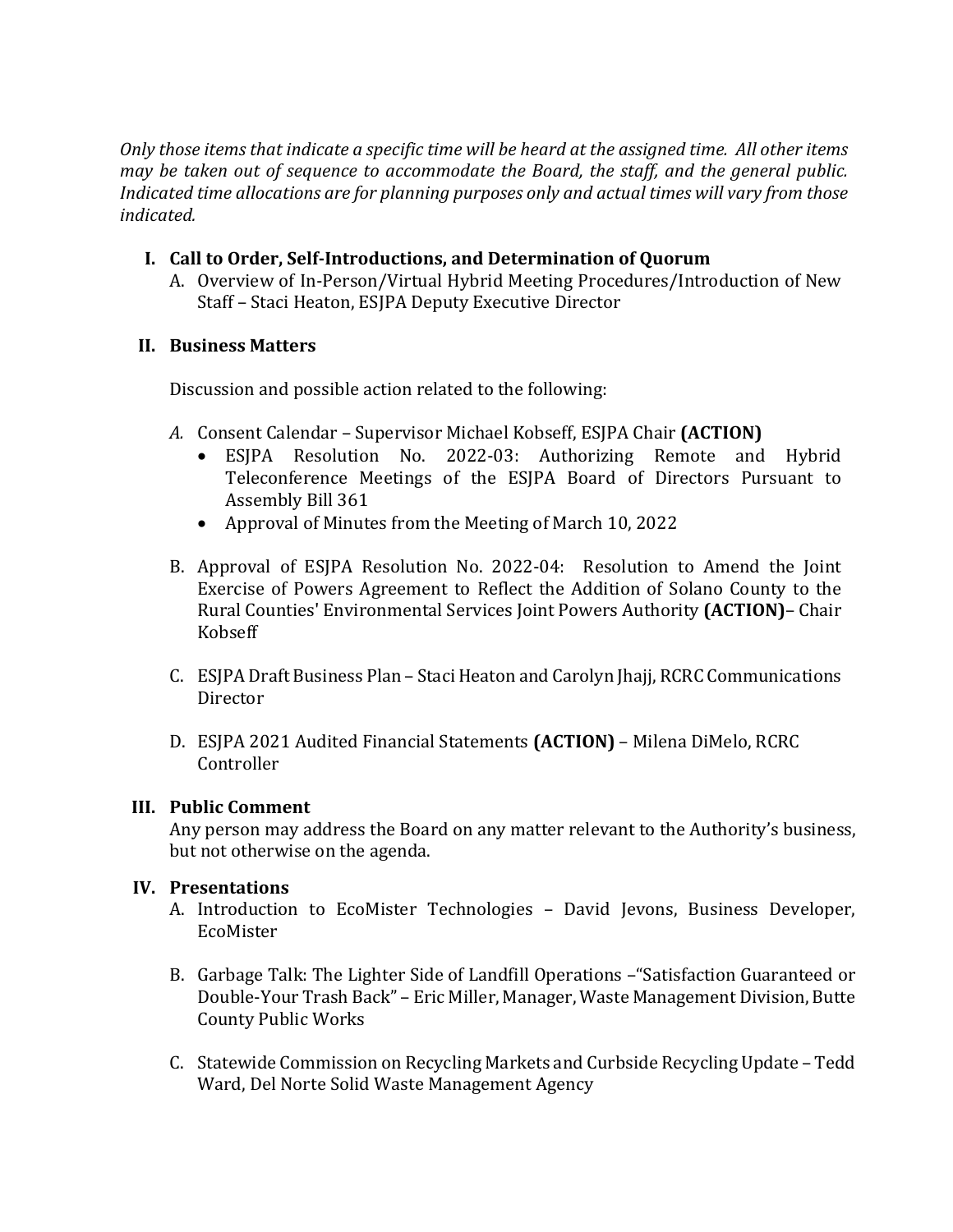#### **\*\*Morning Break\*\***

### **V. Legislative Update** *(Supplemental Packet)*

(This item may be heard at any time during the meeting depending upon the availability of staff) Discussion of Legislation - John Kennedy

- A. Complete Text of Selected Bills
- B. Summary Listing of All Solid Waste Related Bills

#### **VI. Member County Concerns/Comments**

#### **VII.** Solid Waste/Regulatory Update

Discussion and possible action related to the following:

- A. CalRecycle
	- SB 1383 Implementation -Larry Sweetser, Sweetser and Associates and Staci Heaton
	- Illegal Dumping Larry Sweetser
	- SB 212 Pharmaceuticals and Sharps Waste Stewardship Larry Sweetser
- B. California Air Resources Board
	- Advanced Clean Fleets Rule –Staci Heaton
	- 2022 AB 32 Scoping Plan Update Staci Heaton
- C. Department of Toxic Substances Control
	- Electronic Verification Questionnaire Larry Sweetser
- D. U.S. Environmental Protection Agency
	- Solid Waste Infrastructure and Recycling Grants Staci Heaton and Larry Sweetser
- E. State Water Resources Control Board
	- Water Quality Fees Larry Sweetser
- F. Extended Producer Responsibility
	- California Product Stewardship Council Update Joanne Brasch, Special Projects Manager, CPSC
	- Mattress Recycling Council Update Michael LaRussa, Northern California Program Coordinator
	- PaintCare Update Daria Kent, Northern California Regional Coordinator, PaintCare
	- Carpet America Recovery Effort (CARE) Lisa Mekis, California Senior Associate